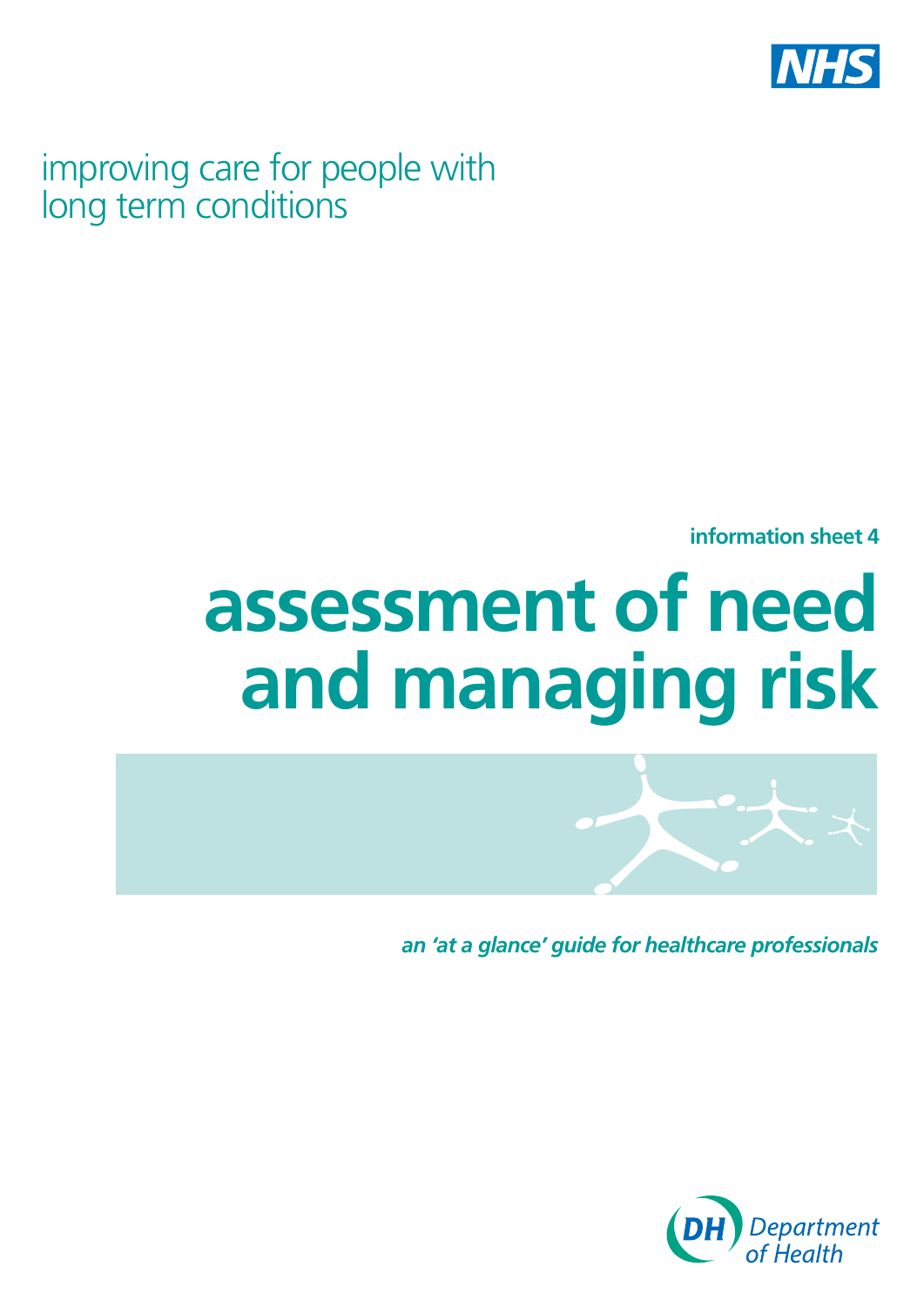## **assessment of need and managing risk**

## **improving care for people with long term conditions**

## **About this information sheet**

It describes the links between assessment and personalised care planning and considers the risk involved in supporting individuals with complex health and social needs to achieve their goals and manage their condition(s) better.

## **Who should read it?**

Anyone involved in the delivery of healthcare to people with long term conditions, including doctors, nurses, allied health professionals, those delivering personal health budgets and health trainers.

## **How does assessment link to personalised care planning?**

Personalised care planning is a collaborative process based on an assessment of an individual's needs, which determines the level and type of support required and the objectives and potential outcomes to be achieved. Assessment and care planning are therefore part of one process. Care planning should result in a care plan being agreed for the individual who should be supported to participate as much as they can in the process.

#### Assessment should:

- be a joined-up process between health and social care, facilitating joined-up care planning and delivery of care;
- have a named professional leading the process and coordinating services;
- be person centred;
- be collaborative;
- be holistic and recognise potential conflicts;
- be based on outcomes;
- simplify the processes.

## **Existing assessment processes and care planning**

The Single Assessment Process for older people and the Care Programme Approach in mental health are person-centred approaches to assessment and personalised care planning for adults with complex health and social care needs. The aim of both is to support agencies in working together so that assessment and care planning are effective and coordinated. It also brings together all the information from the staff contributing to an individual's care into a single overarching care plan, accessible to all staff involved in the individual's care delivery.

## **How does management of risk support people to make informed choices?**

The management of risk can have a major impact on individuals achieving their goals and managing their condition better. Risk management should be integral to the care planning process.

Many people want choice and control for themselves and those they care for, but sometimes the decisions they make may seem to others as too risky. Individuals need to understand the consequences and take some responsibility for the choices they make. Healthcare professionals can support individuals by promoting a culture of choice that entails responsible and supported decision making.

Risk needs to be considered in the context of (i) risky behaviours such as smoking; and (ii) risks associated with goals, such as wanting to live independently.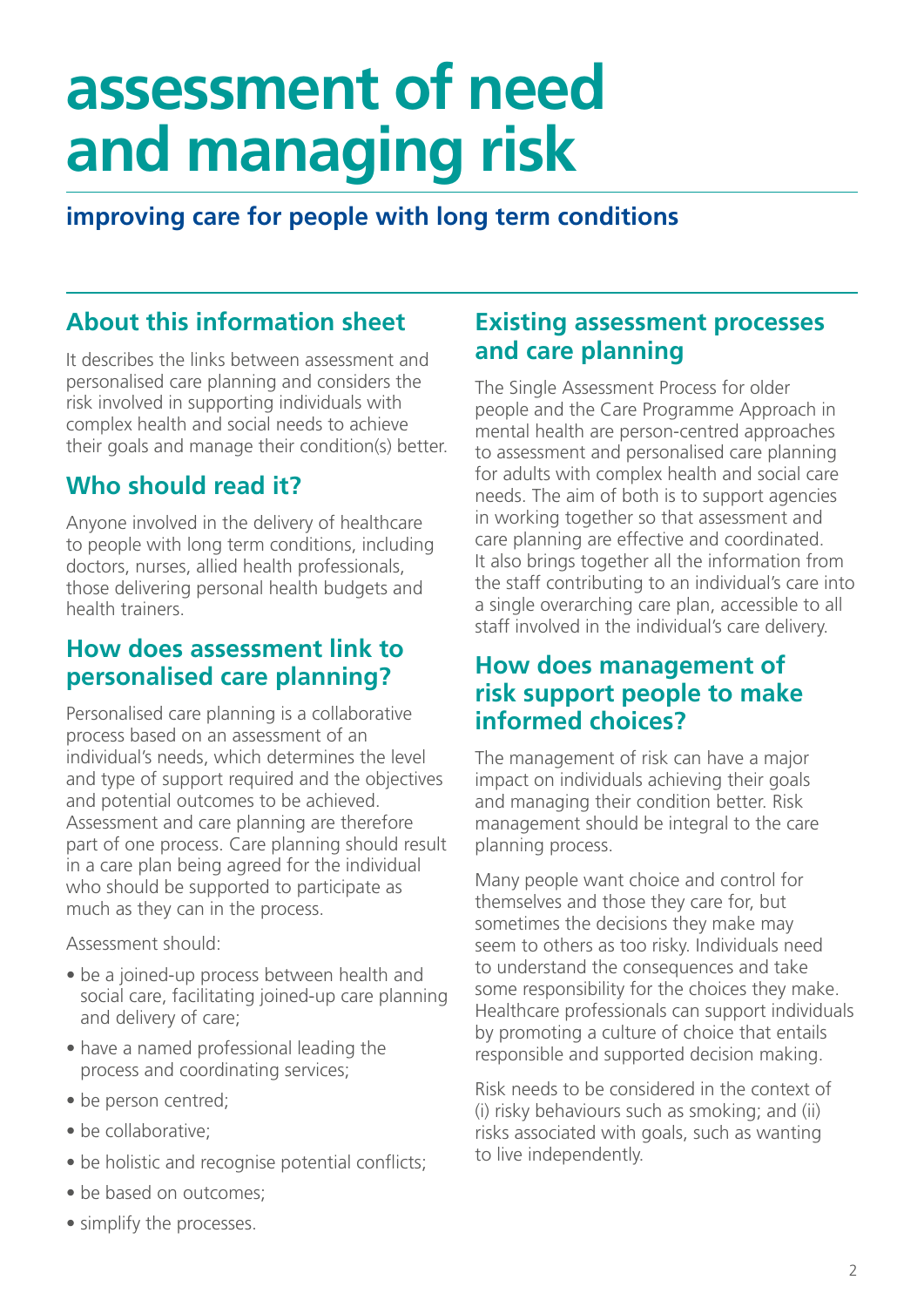## **Good approaches to choice and risk**

The governing principle behind good approaches to choice and risk is that individuals have the right to live their lives to the full as long as it does not stop others from doing the same, and does not cause harm to themselves. However, a fear of supporting individuals to take reasonable risks in their daily lives can prevent them doing the things most people take for granted. What needs to be considered is the consequence of an action and the likely harm it may cause.

By taking account of the benefits in terms of independence, well-being and choice, it should be possible for an individual to have a care plan that enables them to manage identified risks and to live their life in the way that best suits them.

**Fundamental to providing support for individuals with long term conditions is the understanding that they are responsible for their own actions. It is the role of healthcare professionals to discuss risk and inform people of the possible consequences.** 

## **Skills and behaviours to support choice and risk**

Consider communication approaches and techniques – are they person focused, empathetic, non-judgmental and supportive?

Approach risk assessments in a way which:

• understands that risk should not be seen as a reason not to do something;

- understands that some risks cannot be completely removed or managed, however much support the individual may have;
- ensures that the right balance is struck between enabling individuals to lead independent and dignified lives and that procedures for safeguarding are implemented if there is a need for protection;
- looks for flexible and innovative solutions that can support people to be independent while minimising risk;
- ensures that the potential impact of any risks is fully assessed, and accurate information is recorded, including the type of risk, its nature and context, and any actions required/taken to manage the risk;
- supports individuals who want to make the choice to manage the risk;
- supports individuals to understand that with rights come responsibilities and the implications of their choices, including any risks;
- ensures that a clear distinction is drawn between putting an individual at risk and enabling them to manage risks appropriately;
- works with other healthcare professionals and across disciplines to develop a common approach to risk taking;
- works with policies and procedures to support age appropriate decision making and risk taking;

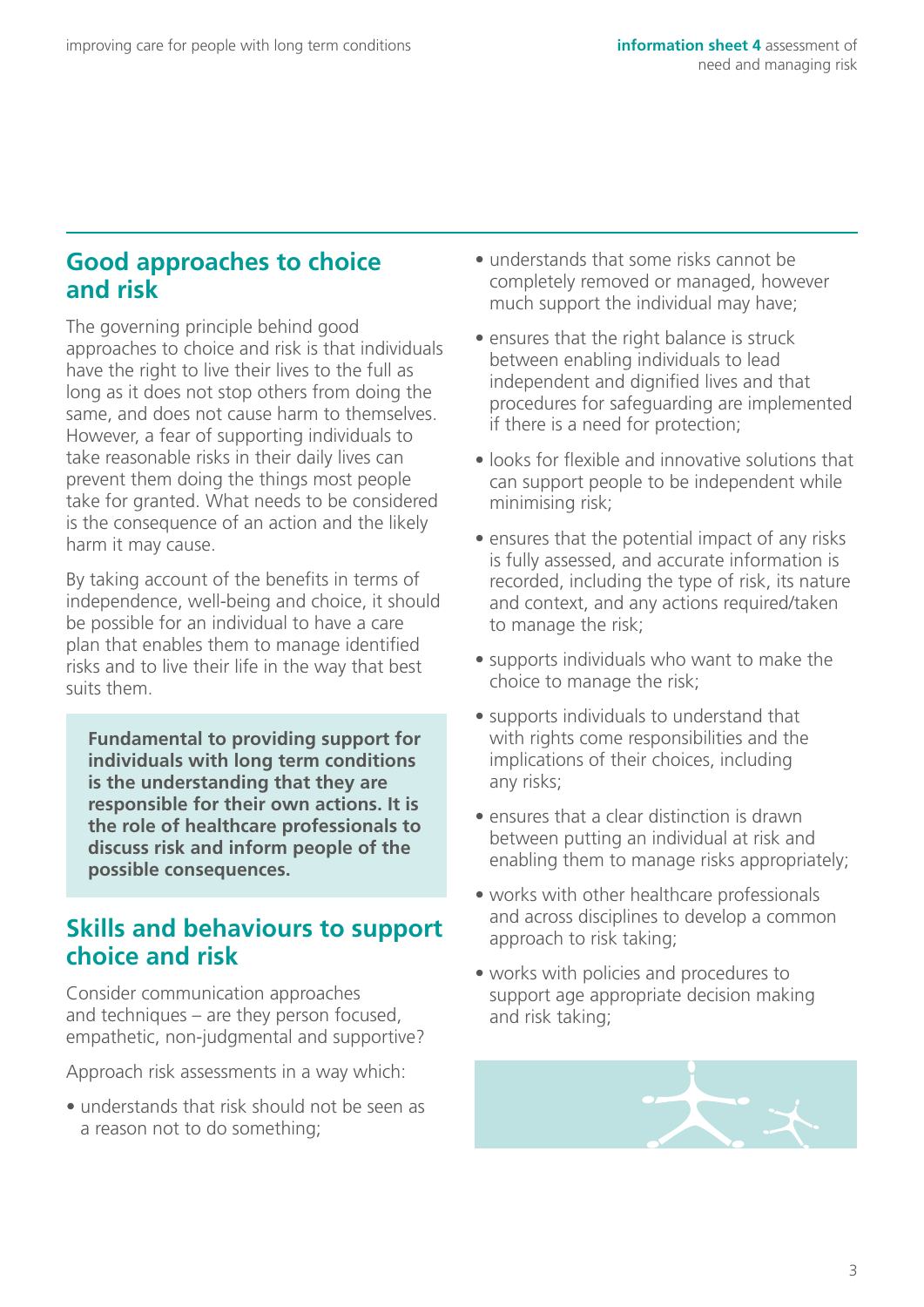- works with more complex situations to seek agreed solutions where there are different views about risk held by the individual, the family carers and other staff;
- works to achieve a balance between managing the risks posed to the carer's own well-being against the impact of their caring role and the needs and rights of individuals;
- knows and understands the legal implications of individuals' choices and risk taking, and seeks advice when needed.

## **Further information for healthcare professionals**

More information on assessment processes is available at the following links:

#### **Common Assessment Framework**

The Common Assessment Framework (CAF) for Adults is not a new assessment process. Its aims are to provide a framework that updates the principles for good assessment, taking account of the developments in personalisation and in health and social care, and to support this with effective approaches to information sharing between health, social care and the third sector.

The CAF for Adults is currently being developed, tested and evaluated at 12 demonstrator sites. Learning from the sites is being shared at **[www.dhcarenetworks.org.uk/CAF](http://www.dhcarenetworks.org.uk/CAF)** 

#### **Health needs assessment tool**

A health needs assessment (HNA) tool developed by NHS Kirklees helps healthcare professionals to identify the needs of the individual and target resources more effectively, offering more personalised support to individuals with long term conditions. For more information on the HNA tool in Kirklees, please visit **www.kirklees.nhs.uk/your-health/ helping-yourself-to-better-health/ [self-care-toolkit/overview-of-self-care-options/](http://www.kirklees.nhs.uk/your-health/helping-yourself-to-better-health/self-care-toolkit/overview-of-self-care-options/health-needs-assessment/)  health-needs-assessment** 

#### Well-being Star<sup>™</sup>

The Well-being Star™ for long term conditions is another free tool that can support healthcare professionals in their care planning discussions. The tool works by encouraging the person to consider a range of factors that impact on their quality of life. These are not restricted to health, but cover a broader range of issues including lifestyle, looking after themselves, managing symptoms, work/volunteering/other activities, money, where they live, family/friends and feeling positive.

The PDF version of the tool is free to download and use within your organisation. To register please go to **[www.outcomesstar.org.uk](http://www.outcomesstar.org.uk)** 

#### **Personalised Care Planning and Information Prescription e-learning toolkits\***

NHS Employers has produced two e-learning packages to help develop the skills and knowledge needed to produce personalised care plans and Information Prescriptions.

**www.nhsemployers.org/ PlanningYourWorkforce/ [LongTermConditions/Pages/](http://www.nhsemployers.org/planningyourworkforce/longtermconditions/pages/longtermconditions.aspx)  LongTermConditions.aspx**